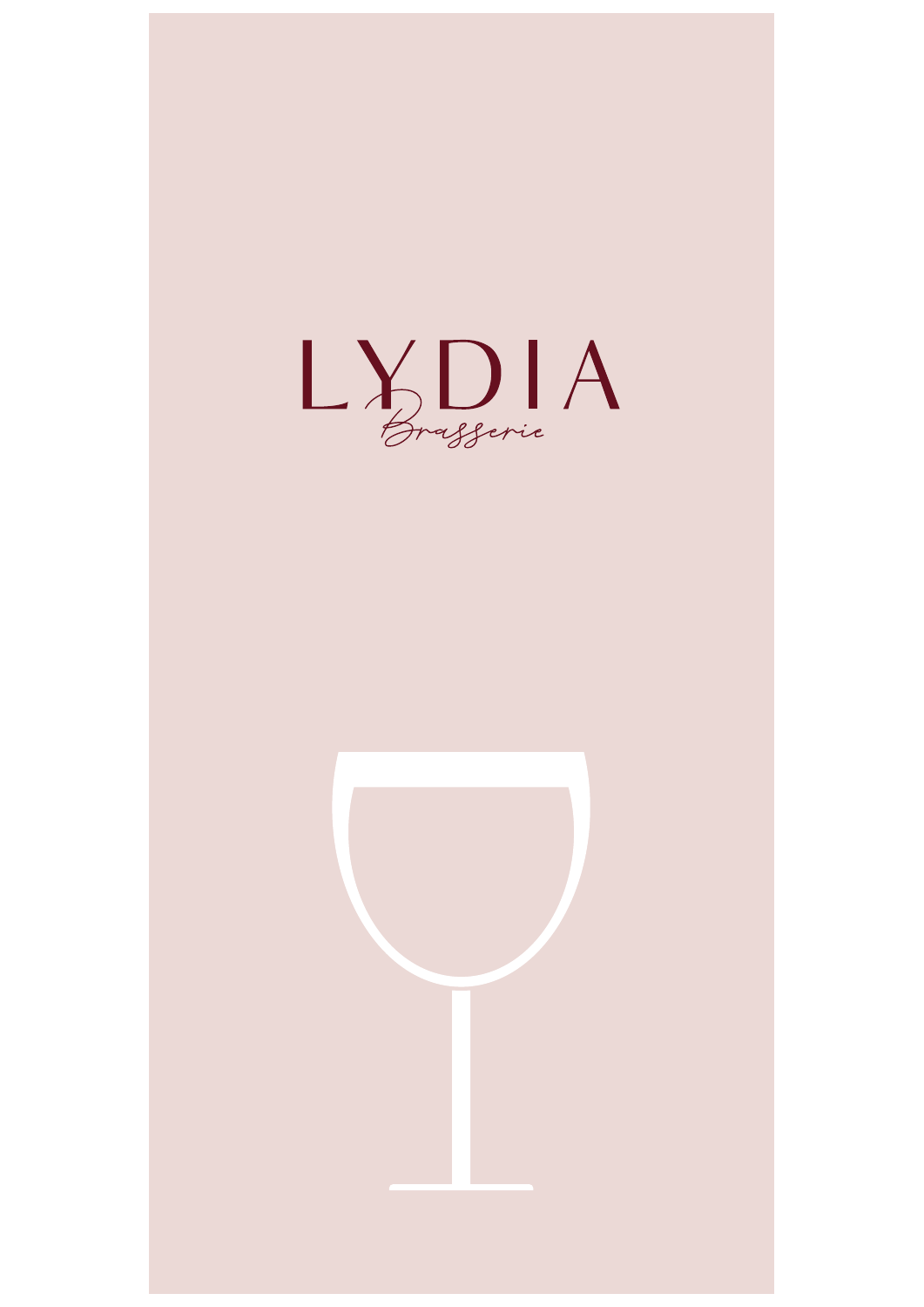| <b>WHITE WINE</b>                                                                                                                                                                         |  | 175 ML 250 ML BOTTLE 750ml |
|-------------------------------------------------------------------------------------------------------------------------------------------------------------------------------------------|--|----------------------------|
| TERRE FORTI TREBBIANO, CHARDONNAY, ITALY<br>A fresh and elegant easy drinking wine with a fruity<br>bouquet and delicious citrus flavors.                                                 |  | £5.45 £6.95 £20.95         |
| KAVAKLIDERE CANKAYA, TURKEY<br>Elegant and well-balanced wine has lively and buttery<br>delicious with persistent and intense fruit flavors                                               |  | £5.95 £7.45 £21.95         |
| TREMITO GRILLO SICILIA, DOC, ITALY<br>Aromatic apricot, lemon and herbs.                                                                                                                  |  | £6.45 £7.95 £22.95         |
| PETIT PAPILLON GRENACHE BLANC, FRANCE<br>Delightful and fresh nose of exotic white fruits mixed to fresh<br>almonds and white flower notes                                                |  | £23.95                     |
| VILLA DEI FIORI PECORINO, ITALY<br>This wine has fresh citrus fruit aromas and flavors, blended with<br>delicate notes of orange blossom medium-bodied with a refreshing finish           |  | £24.95                     |
| CITTA DEI PONTI PINOT GRIGIO, ITALY<br>Has a delicate and fruity bouquet, refreshing lemon flavour and<br>hints of green apples on the finish                                             |  | £6.95 £8.45 £24.95         |
| SPY VALLEY SAUVIGNON BLANC, NEW ZEALAND £7.45 £8.95 £29.95<br>Bright and fresh, with aromas and citrus fruit, peach, and gooseberry.<br><b>Brilliant</b> wine!                            |  |                            |
| MORGASSI SUPERIORE GAVI DI GAVI, ITALY<br>A delicate wine with floral aromas and citrus fruit flavors leading<br>to a very fresh, balanced finish.                                        |  | £39.95                     |
| <b>RED WINE</b>                                                                                                                                                                           |  | 175 ML 250 ML BOTTLE 750ml |
| <b>TERRE FORTI SANGIOVESE, ITALY</b><br>A rich medium-bodied red wine has a light and fruity<br>with simple flavors of cherries summer fruits very easy drinking.                         |  | £5.45 £6.95 £20.95         |
| KAVAKLIDERE YAKUT, TURKEY<br>This is Turkish legendary wine is distinctive; is rich and                                                                                                   |  | £5.95 £7.45 £21.95         |
| red fruits aromas very well balanced with its ripe tannins.                                                                                                                               |  |                            |
| TREMITO NERO D'AVOLA SICILIA, DOC, ITALY<br>Intense cherry aromas with aromatic spices.                                                                                                   |  | £6.45 £7.95 £22.95         |
| PETIT PAPILLON GRENACHE BLANC, FRANCE<br>It has an intense noise of cherries and black currants, with violet notes.<br>Round and soft on the palate with a long lingering finish.         |  | £23.95                     |
| VILLA DEI FIORI MONTEPULCIANO, ITALY<br>Ripe, rounded, Italian red combining spice olives with                                                                                            |  | £6.95 £8.45 £24.95         |
| morello cherry notes and refreshing acidity<br><b>VALDIVIESO MERLOT, CHILE</b><br>Ultra-smooth juice, merlot with jammy plum, blackberry and                                              |  | £7.45 £8.95 £25.95         |
| damson fruit served up with lashings of mocha coffee and chocolate.<br>LES COTILLES, PINOT NOIR VIN DE FRANCE ROUX, FRANCE<br>Elegance and finesse with cruchy red berry fruit and spices |  | £30.95                     |
| CATENA MALBEC, ARGENTINA<br>Dark fruit aromas with delicate floral notes and traces of vanilla and mocha.<br>Rich and lush on the plate with black cherry and red currant flavors.        |  | £39.95                     |
| <b>ROSE WINE</b>                                                                                                                                                                          |  | 175 ML 250 ML BOTTLE 750ml |
| <b>TERRE FORTI ROSATO, ITALY</b><br>Zippy and fresh with strawberry and herbal hints                                                                                                      |  | £5.95 £7.45 £21.95         |
| LA MAGLIA ROSA PINOT GRIGIO BLUSH, ITALIA<br>This blush rose wine is very easy drinking with subtle red fruit<br>flavors and a soft finish.                                               |  | £6.45 £7.95 £22.95         |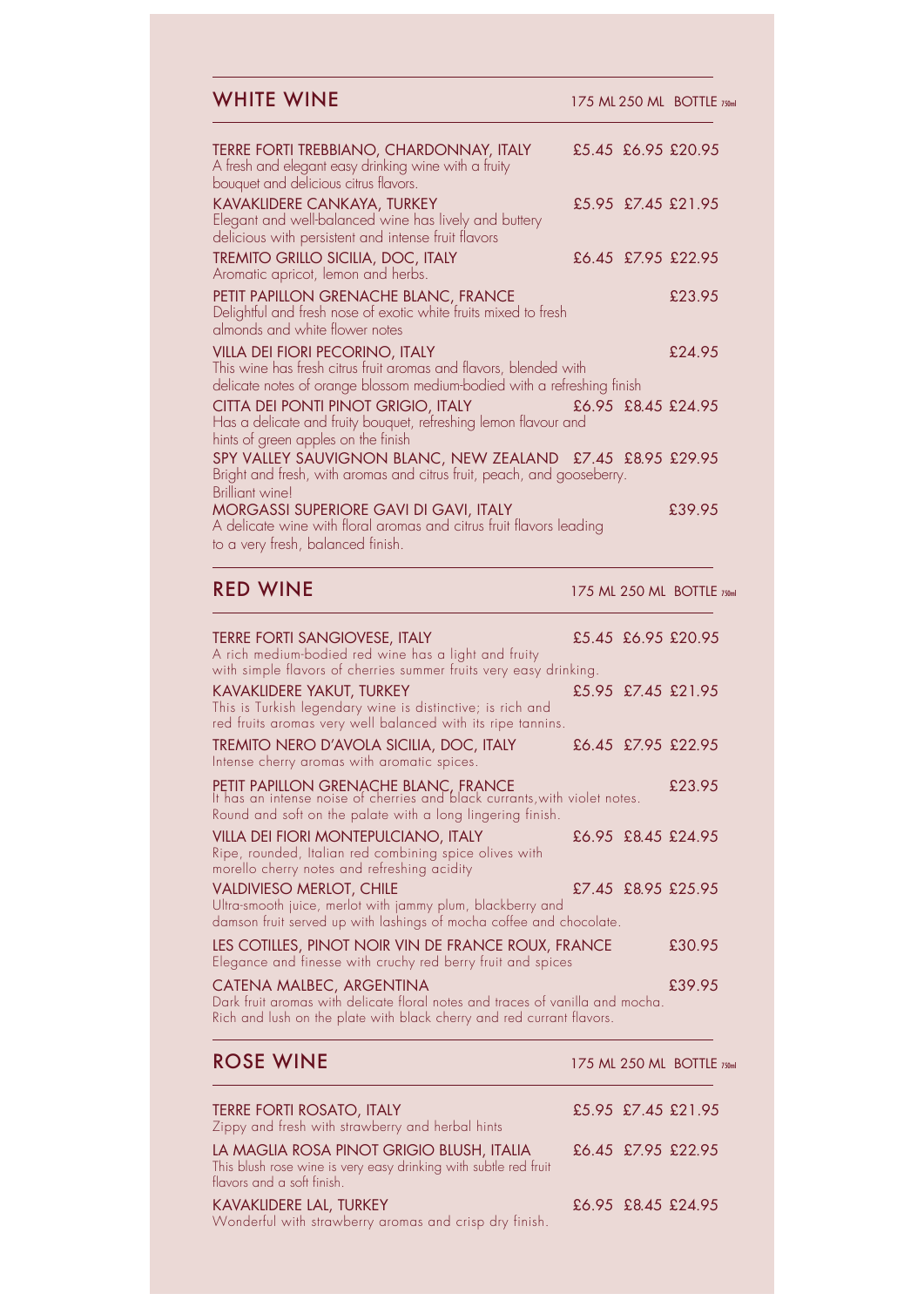| <b>SPARKLING WINE</b>                                                                                                                                                                                                                                                                                                                                                                                                                                                                                                                                                                               | 175 ML                                                                                                                                       | BOTTLE <sub>750ml</sub>                                                                                                                                                                                                                                              |
|-----------------------------------------------------------------------------------------------------------------------------------------------------------------------------------------------------------------------------------------------------------------------------------------------------------------------------------------------------------------------------------------------------------------------------------------------------------------------------------------------------------------------------------------------------------------------------------------------------|----------------------------------------------------------------------------------------------------------------------------------------------|----------------------------------------------------------------------------------------------------------------------------------------------------------------------------------------------------------------------------------------------------------------------|
| VAPORETTO PROSECCO NV, ITALY<br>Flavors and aromas of fruity apple with light hints of apricot and citrus.                                                                                                                                                                                                                                                                                                                                                                                                                                                                                          |                                                                                                                                              | £7.45 £27.95                                                                                                                                                                                                                                                         |
| BELSTAR CUVEE ROSE SPARKLING NV, ITALY<br>Zesty grapefruit and melon notes                                                                                                                                                                                                                                                                                                                                                                                                                                                                                                                          |                                                                                                                                              | £28.95                                                                                                                                                                                                                                                               |
| <b>CHAMPAGNE</b>                                                                                                                                                                                                                                                                                                                                                                                                                                                                                                                                                                                    |                                                                                                                                              | BOTTLE <sub>750ml</sub>                                                                                                                                                                                                                                              |
| LACOURTE-GODBILLON TERROIRS<br>D'ECUEIL 1ER CRU BRUT NV, FRANCE<br>Grower Champagne with intricate aromas of hazelnut and orchard fruits                                                                                                                                                                                                                                                                                                                                                                                                                                                            |                                                                                                                                              | £59.95                                                                                                                                                                                                                                                               |
| <b>DESSERT WINE</b>                                                                                                                                                                                                                                                                                                                                                                                                                                                                                                                                                                                 | 100 ML                                                                                                                                       | BOTTLE 750ml                                                                                                                                                                                                                                                         |
| PETIT GUIRAUD SAUTERNES 2016, FRANCE, 375 ML £6.75 £27.95<br>Incredibly fresh with grapefruit, passion fruit and pineapple sweetness                                                                                                                                                                                                                                                                                                                                                                                                                                                                |                                                                                                                                              |                                                                                                                                                                                                                                                                      |
| <b>BEER &amp; CIDER</b>                                                                                                                                                                                                                                                                                                                                                                                                                                                                                                                                                                             |                                                                                                                                              | <b>BOTTLE</b> 750ml                                                                                                                                                                                                                                                  |
| EFES PILSENER, 330 ML<br>PERONI, 330 ML<br>SAN MIGUEL, 330 ML                                                                                                                                                                                                                                                                                                                                                                                                                                                                                                                                       |                                                                                                                                              | £4.95<br>£5.25<br>£4.95                                                                                                                                                                                                                                              |
| CORONA, 330 ML<br>EFES DRAFT, 500 ML<br>ALCOHOL FREE BEER, 330 ML<br>APPLE CIDER, 500ML                                                                                                                                                                                                                                                                                                                                                                                                                                                                                                             |                                                                                                                                              | £5.25<br>£6.45<br>£4.25<br>£6.45                                                                                                                                                                                                                                     |
| SPIRIT                                                                                                                                                                                                                                                                                                                                                                                                                                                                                                                                                                                              | <b>25 ML</b>                                                                                                                                 | 50 ML                                                                                                                                                                                                                                                                |
| HENNESSY, COGNAC<br>COURVOISIER, COGNAC<br>REMY MARTIN, COGNAC<br>JACK DANIEL'S, WHISKEY<br><b>BOURBON, WHISKEY</b><br><b>JAMESON, IRISH WHISKY</b><br>JOHNNIE WALKER RED LABEL, SCOTCH WHISKY<br>THE FAMOUS GROUSE, SCOTH WHISKY<br><b>GORDON'S, GIN</b><br><b>BOMBAY SAPPHIRE, GIN</b><br>SMIRNOFF, VODKA<br><b>ABSOLUT, VODKA</b><br><b>BACARDI, WHITE RUM</b><br>CAPTAIN MORGAN, BLACK RUM<br>CAPTAIN MORGAN, SPICED GOLD<br>MALIBU, CARIBBEAN RUM<br>SIERRA, TEQUILA<br><b>BAILEY'S</b><br><b>DISARONNO AMARETTO</b><br><b>DRAMBUIE</b><br><b>COINTREAU</b><br><b>SAMBUCA</b><br><b>KAHLUA</b> | £4.75<br>£4.75<br>£4.95<br>£4.75<br>£4.95<br>£4.75<br>£4.75<br>£4.75<br>£4.75<br>£4.45<br>£4.45<br>£4.45<br>£4.45<br>£4.45<br>£4.45<br>£4.45 | £7.75<br>£7.75<br>£7.95<br>£7.75<br>£7.95<br>£7.75<br>£7.75<br>£7.75<br>£7.75<br>£4.95 £7.95<br>£7.45<br>£4.75 £7.75<br>£7.45<br>£7.75<br>£7.75<br>£7.45<br>£4.75 £7.75<br>£4.45 £7.45<br>£4.45 £7.45<br>£7.45<br>£4.45 £7.45<br>£4.45 £7.45<br>£4.45 £7.45<br>£7.45 |